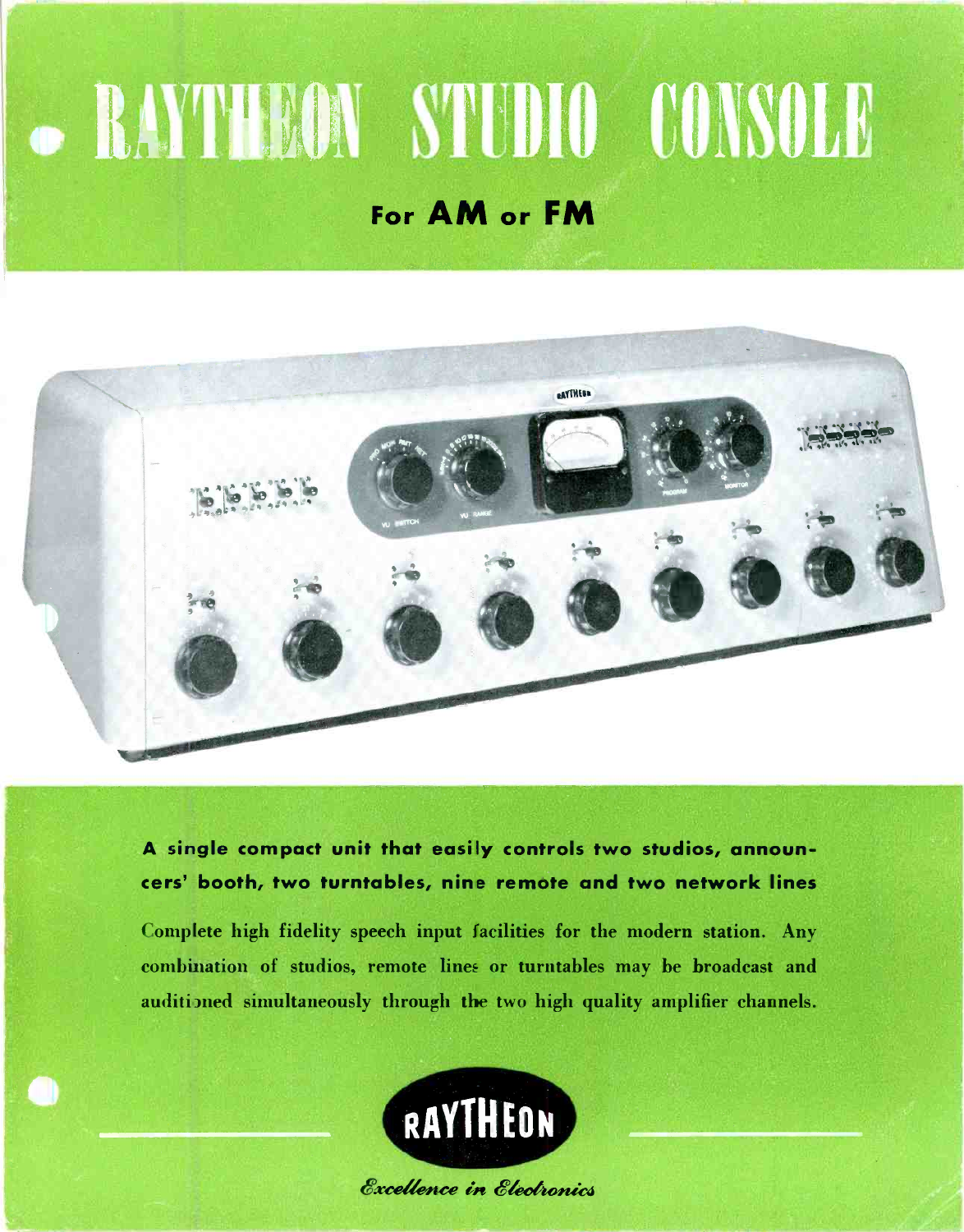## RAYTHEON'S NEW STUDIO

er

View showing top lid openall components are easily accessible full width of chassis.

View showing console tilted -all wiring and components instantly accessible.

DEVOTED TO RESEARCH AND MANUFACT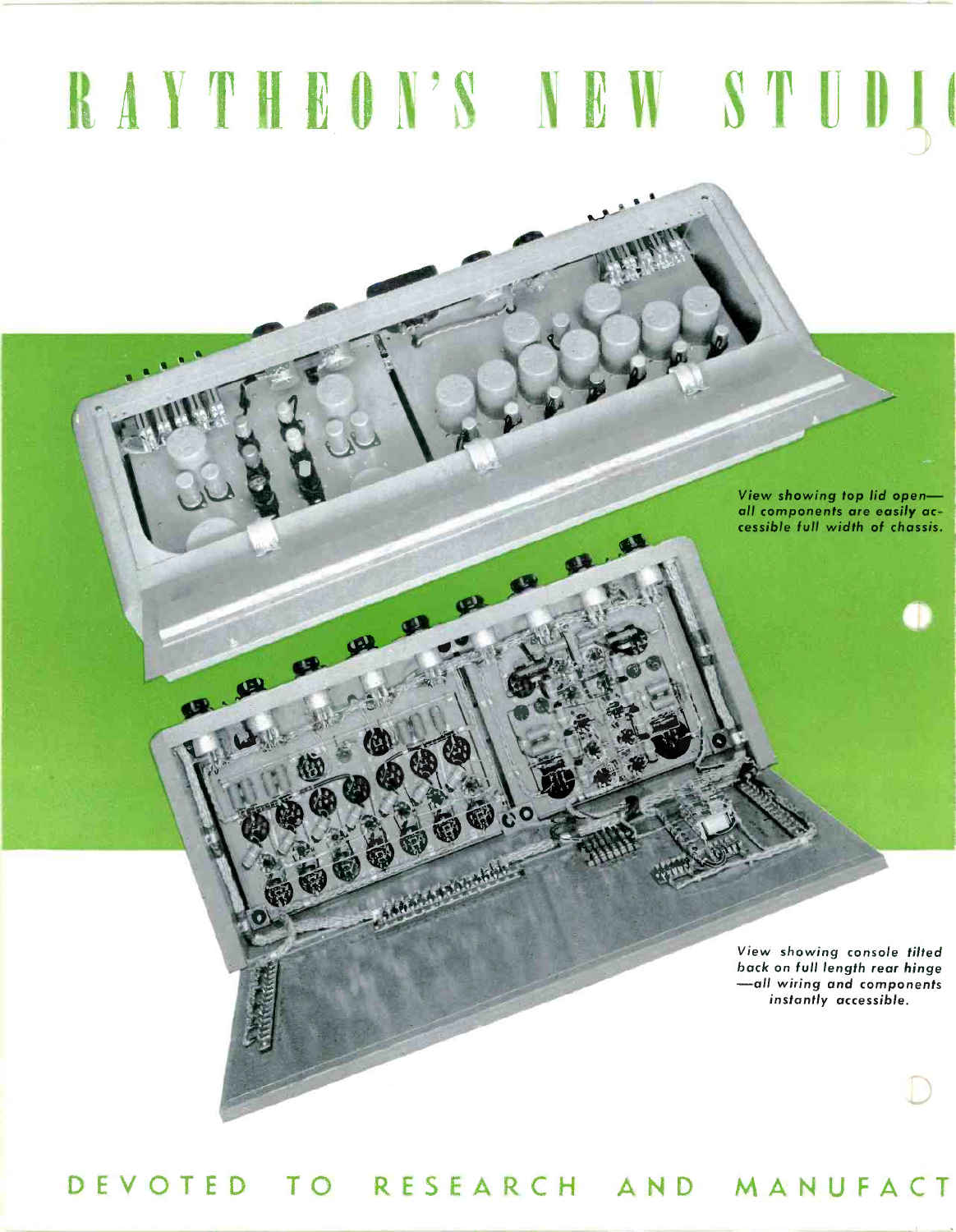## CONSOLE - tor ABOP

<sup>a</sup>strikingly beautiful console that is more flexible and yet is more dependable and easier to operate

HERE IS A STUDIO CONSOLE that will give you all the latitude and flexibility of studio and remote programming you have always desired, for either AM or FM transmission. This single unit easily controls twc studios, an announcer's booth, two turntables and nine remote lines and two network lines that may be permanently wired in. Any combinations of these may be broadcast and auditioned simultaneously. Oncoming programs may be cued and the volume pre-set while on the air.

Finest quality components throughout guarantee dependable performance, long-lasting and trouble -free. The single compact unit contains all the control, amplifying and monitoring equipment.

Telephone type lever action, three position key switches are used exclusively to give positive dependable control. The three positions available with this type switch also simplify switching by actually eliminating nineteen controls. Consequently, operation is greatly simplified and operational errors materially reduced. All controls are standard, simple and positive-easy to operate.

The striking beauty of this Raytheon console finished in two-tone tan baked enamel will add a feeling of quality and distinction to your studio. The sloping front panel combines maximum visibility of controls with ease and comfort of operation. Sloping top panel gives operator an unobstructed view into the studio. The dual power supply finished in the same color is designed to be separately mounted or wall, desk or relay rack.

#### COMPARE THESE, OUTSTANDING FEATURES WITH ANY OTHER CONSOLE

URE FOR THE BROADCASTING INDUSTRY

- Seven built-in pre-amplifiers-more than any other console-making possible 5 microphones and 2 turntables, or 7 microphones, on the air simultaneously.
- Nine mixer positions-more than any other consoleleading to 5 microphones, 2 turntables, one remote line and one network line.
- Nine remote and two network lines—more than any<br>other console may be wired in permanently.
- **C** Telephone-type lever-action key switches used throughout-most dependable, trouble -free switches available. No troublesome push buttons.
- Frequency response 2 DB from 30 to 15,000 cycles. Ideal speech input system for either AM or FM.
- Distortion less than 1%, from 50 to 10,000 cycles.
- $\bullet$ Noise level minus 65 DB's or better. Airplane -type four-way rubber shock mounting eliminates outside noise and operational "clicks."
- All FCC requirements for FM transmission are met.
- Dual power supply provides standby circuit instantly available for emergency use.
- Power supply designed for separate mounting on desk, wall or relay rack.
- **6** Instant access to all wiring and components. Top hinged panel opens at a touch. Entire cabinet tilts back on sturdy full-length rear hinge.